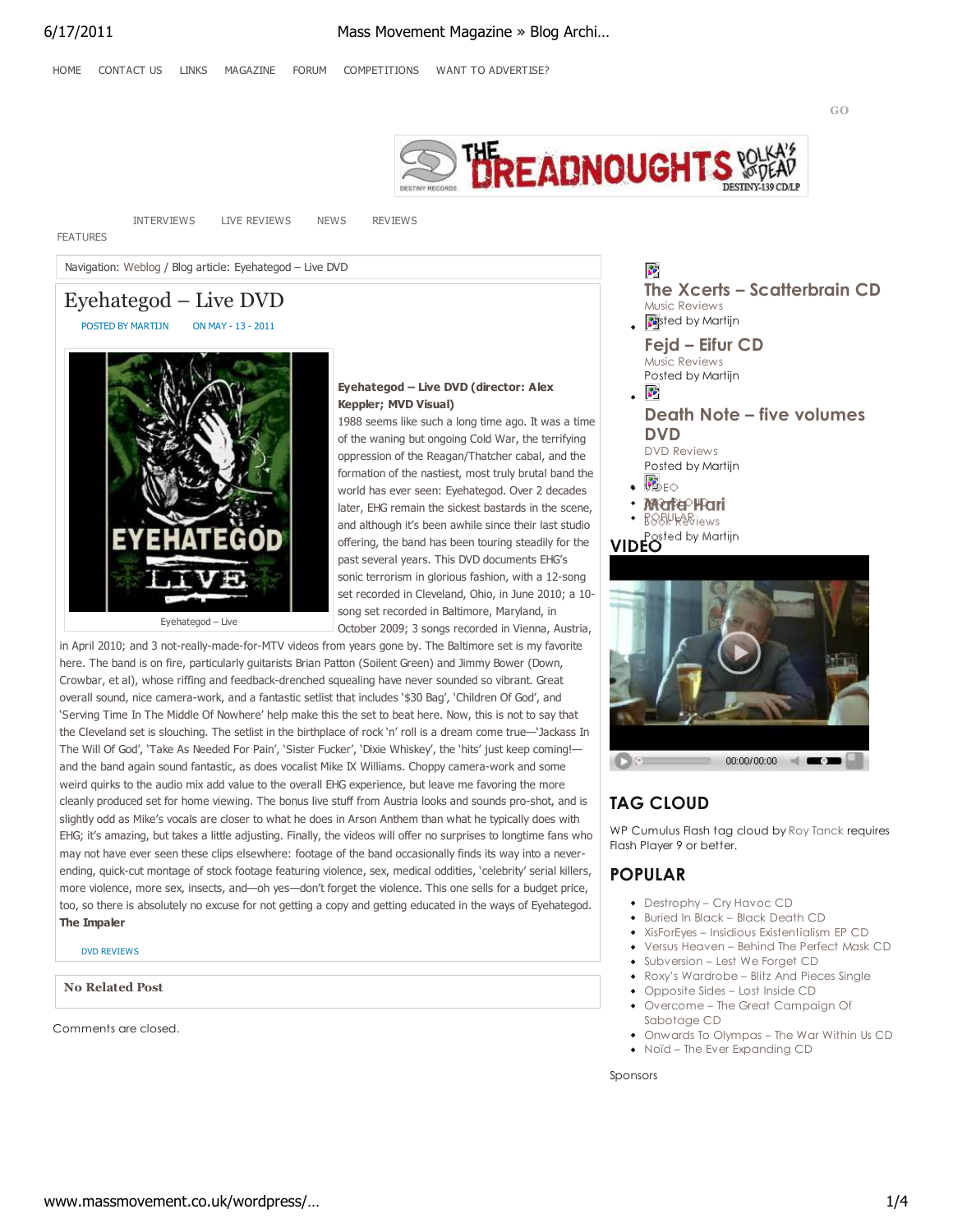

#### **ARCHIVES**

June 2011

May 2011

April 2011 March 2011

February 2011

January 2011

December 2010

- November 2010
- October 2010

September 2010

August 2010

July 2010

**PAGES**

**MOST COMMENTED**

Dungeons & Dragons®: A Milestone in Gaming History

# (1)

Bernays Propaganda – Happiness Machines CD (1)

Mumakil – Behold the Failure CD (1)

Hatebreed – Live Dominance DVD (1)

Crazy Arm – Born To Ruin CD (1)

### **RECENT POSTS**

| Competitions  | Buried In Black - Black<br>Death CD            |
|---------------|------------------------------------------------|
| Contact Us    |                                                |
| <b>FORUM</b>  | XisForEyes - Insidious<br>Existentialism FP CD |
| <b>l</b> inks | Versus Heaven - Behind                         |
| Magazine      | The Perfect Mask CD                            |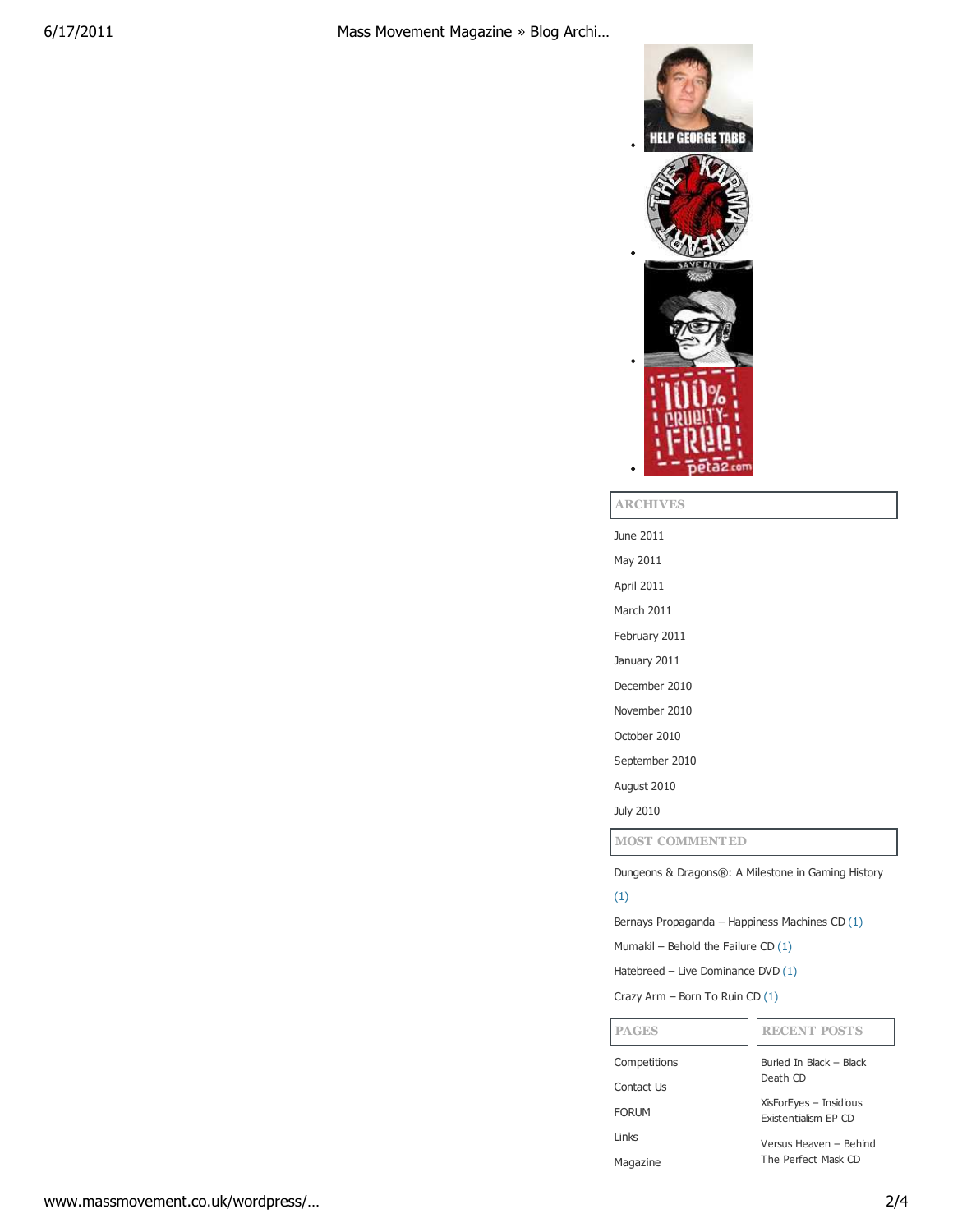# 6/17/2011 Mass Movement Magazine » Blog Archi…

| Subversion – Lest We |  |
|----------------------|--|
| Forget CD            |  |

Compression – E-Book Want to advertise?

**CATEGORIES**

Columns Dodge

Features

Five To Survive It Ruined My Life The Dungeon's Master Tim Mass Movement Top Fives for 2009… Top Tens for 2010

Interviews Live Reviews

News

General News

Tour Dates

Reviews

June 2011 May 2011 April 2011 March 2011 February 2011 January 2011 December 2010 November 2010 October 2010 September 2010 August 2010 July 2010

Log in Valid XHTML

Plugins Suggest Ideas

Development Blog Documentation

**BLOGROLL**

**META**

**ARCHIVES**

Book Reviews DVD Reviews Game reviews Music Reviews

Mass Movement News

Roxy's Wardrobe – Blitz And Pieces Single

Opposite Sides – Lost Inside CD

Overcome – The Great Campaign Of Sabotage CD

Onwards To Olympas – The War Within Us CD

Noïd – The Ever Expanding CD

Moker – Total Domination CD